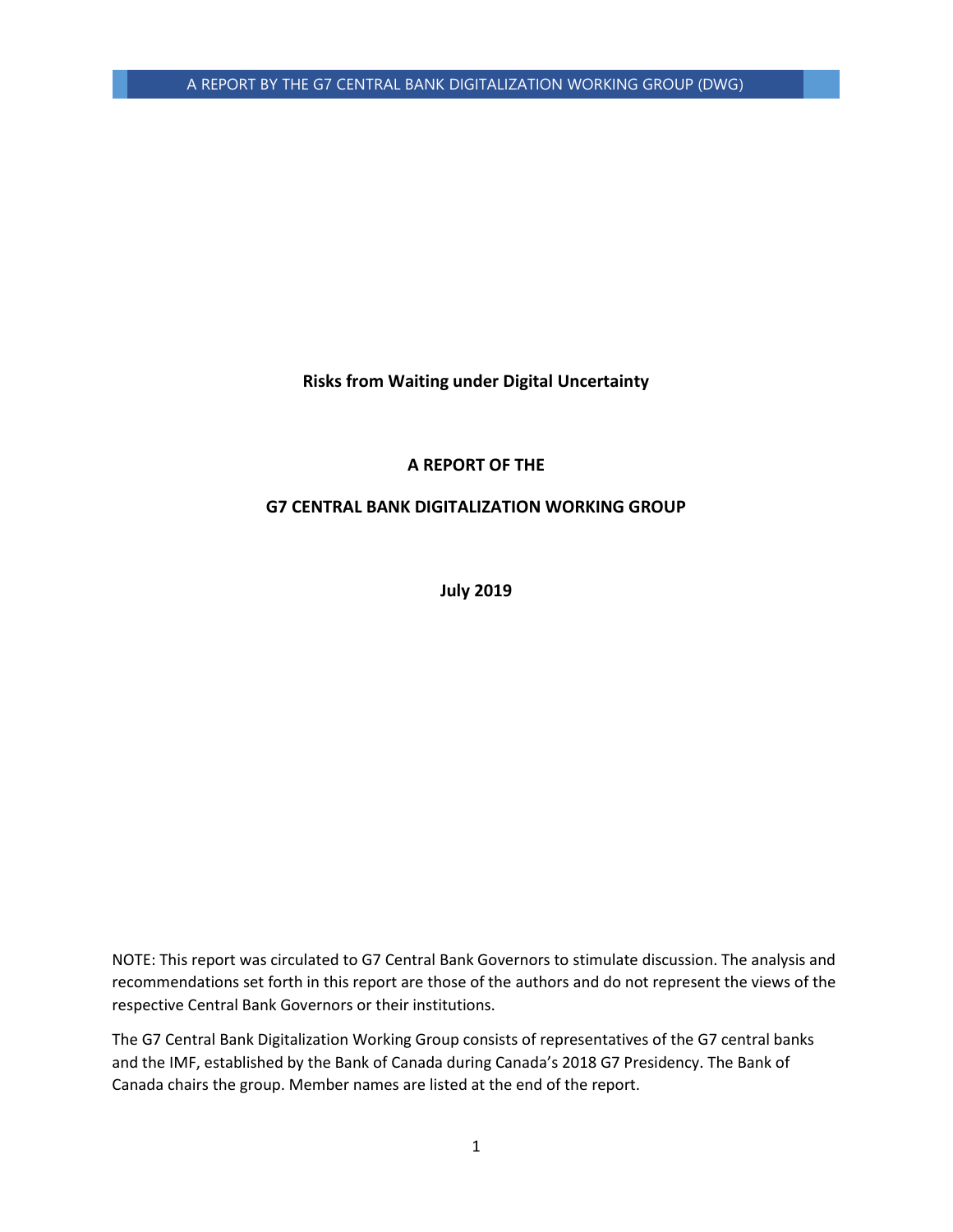# Risks from Waiting under Digital Uncertainty

## **Issue**

 $\overline{\phantom{a}}$ 

There is a growing risk that the key economic and financial relationships that are relevant for monetary policy are changing in ways that are not fully understood. Advances in several areas, including artificial intelligence (AI) and machine learning (ML), have the potential to change how economic activity is structured and significantly boost productivity. They also have the potential to alter the distribution of income and market power. Changes to the transmission of monetary policy—and the risks associated with the effective lower bound on interest rates—could follow. Some of these technologies are just beginning to be diffused, so discussions around their potential impact are in many ways speculative. But two things are clear. First, digitalization necessitates advances in the measurement of inflation, output and productivity to help guard against the risk of monetary policy errors. Second, government policy also needs to keep pace to ensure that we collectively realize the full benefits of digitalization and address potential downside risks.

## *Signs of digital diffusion from existing statistics*

There is already evidence that economic activity has become increasingly digital and this is expected to accelerate.<sup>1</sup> Satellite accounts that extract the value of digital activity from national accounts statistics (US, Canada) show that it rivals or exceeds the size of traditional sectors. They also show that digitalintensive occupations are leading job growth. While total investment growth in advanced economies started to slow in the second half of 2018 as uncertainty from trade and geopolitical tensions took its toll, investment in digital processes like software continued to rise.<sup>2</sup> Cloud computing services are increasingly being adopted by firms and spending on these services has been comparable in size to the telecom investment wave in the late 1990s (**Figure 1**). Innovations in consumer content delivery have accelerated since the mid-2000s in tandem with rising consumer digital capital use (**Figure 2**). E-commerce is rising in importance. For firms that participate in online markets, prices appear to vary more strongly and more often than assumed in typical monetary policy models.

## *The key missing pieces from a central bank perspective*

Monetary policy requires reliable estimates of inflation and the variables used to estimate productive capacity and labour market tightness in the economy. Digitalization will increasingly call this reliability into question in the absence of further advances in measurement.

The rapid development of new goods and services, increased product and price customization and quality changes associated with digitalization make the measurement of inflation more challenging than it has been historically. Some of the problems might be addressed by more frequent updates of the basket of goods and services that underpins official measures of inflation. Other innovations are more difficult to capture (e.g., time spent consuming high-quality content via networked devices) as they do

 $1$  Digitalization refers to the shift in the way we record and process information from analogue to digital systems. For example, when setting prices, some businesses increasingly rely on AI systems instead of the judgment of sales representatives. As digital technology evolves and diffuses, and the cost of using it for prediction continues to fall, it can result in more significant changes. <sup>2</sup> It is plausible that more traditional investments are postponed during periods of heightened uncertainty, while investments in digital capital, which take less time to build and involve fewer sunk cost elements, are pursued anyway.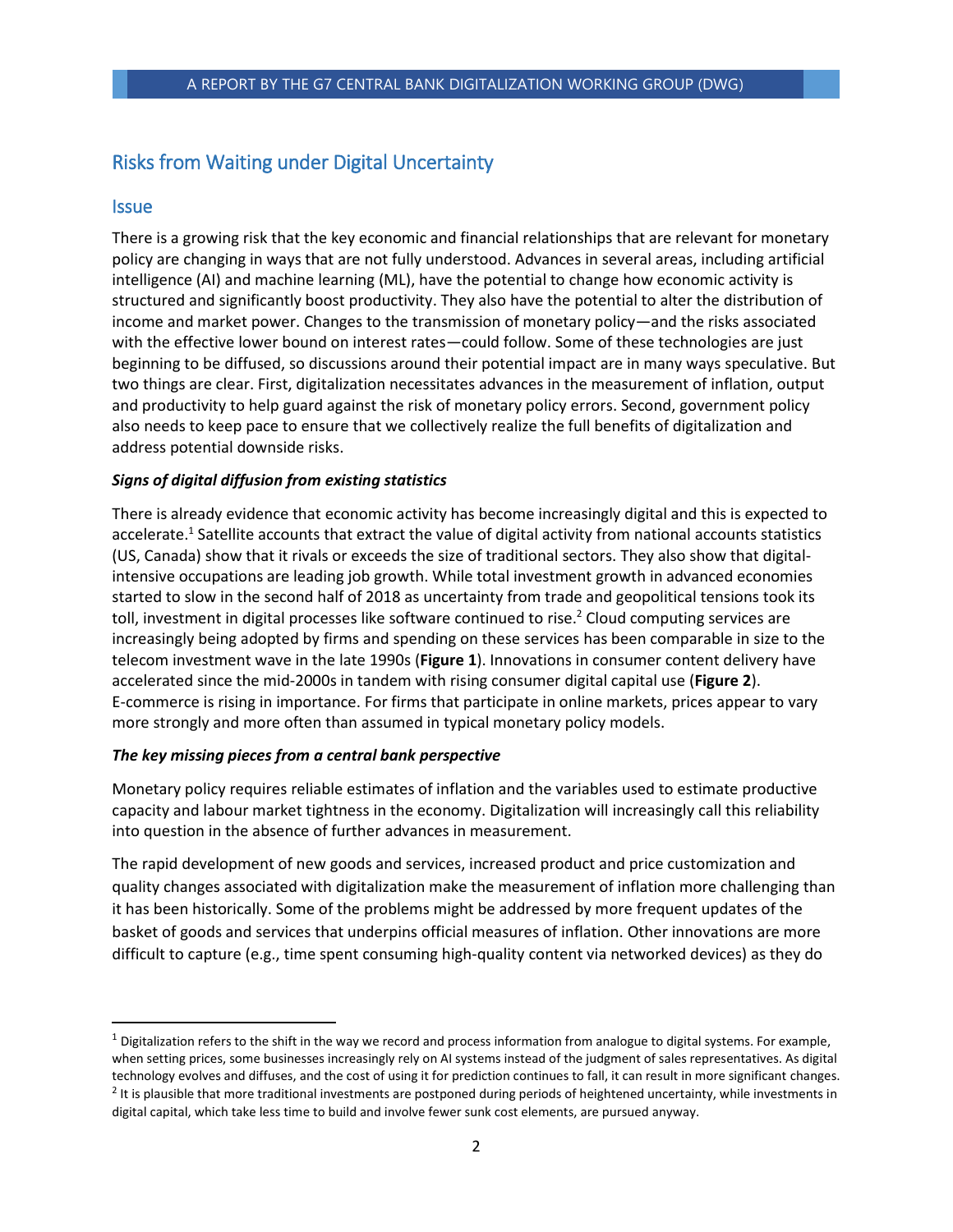#### A REPORT BY THE G7 CENTRAL BANK DIGITALIZATION WORKING GROUP (DWG)

not involve a market transaction at the time of consumption, which is where price collectors look to pick up new goods as they appear.

Estimates of the productive capacity of the economy and labour demand and supply are also being affected. Intangible investment—spending on software, data, and business processes, especially AI/ML—is expected to be a driver of productivity growth. But measurement is challenging. Likewise, welfare effects and cross-border activities of platforms and cross-border data flows enabled by digitalization are either unmeasured or measured poorly.

Digitalization will increasingly call the reliability of economic data used for monetary policy into question in the absence of further advances in measurement

Platforms facilitate matching and may thereby create new capacity out of otherwise unused (or underused) assets. Firms also increasingly consume shared services on an on-demand basis instead of more traditional investment that takes time to build or implement. Platforms are also facilitating new forms of self-

employment (including "gig" jobs), which may be leading to mismeasurement of employment, unemployment and wages. Taking these shifts together, unobservable variables like potential output and capacity pressures, which are key inputs into monetary policy decisions, are becoming more uncertain.

Changes in market power have important implications for gauging inflationary pressures and the transmission of monetary policy. Proxies of market power and competition can be subject to misreporting and mismeasurement biases or considerable time lags.

#### *Recent evidence on the potential size of the mismeasurement*

Better accounting of digital activity could have meaningful effects on the data on which monetary policy decisions are based. Recent experimental estimates suggest that the unmeasured value of investment expenditures and capital stock in data, databases and data science is significant and growing rapidly.<sup>3</sup> Federal Reserve staff research suggests that declines in official prices indexes are increasingly being understated because the quality change in prices for digital goods and services is unaccounted for (**Figure 3**).<sup>4</sup> This work suggests that the slowdown in US GDP and productivity growth since 2007 would be less pronounced if the value of consumer digital goods and services (both free and market-based) were more carefully measured (**Figure 4**). The US GDP growth and productivity slowdown is mirrored by other G7 countries (**Figure 5**), but it will be difficult to assess whether the decline is similarly overstated without greater cross-country consistency in price indexes. Recent research shows a wide variation in official price trends across G7 and other countries even among information and communication technology product classes that share a common global supply chain. While differences in market concentration and consumer tastes may play a role, differences in measurement methods appear to be

l

<sup>&</sup>lt;sup>3</sup> Statistics Canada[. The value of data in Canada: Experimental estimates,](https://www150.statcan.gc.ca/n1/pub/13-605-x/2019001/article/00009-eng.htm) 2019.

<sup>4</sup> Byrne, David, and Carol Corrado. Accounting for Innovation in Consumer Digital Services: IT Still Matters. No. w26010. National Bureau of Economic Research, 2019.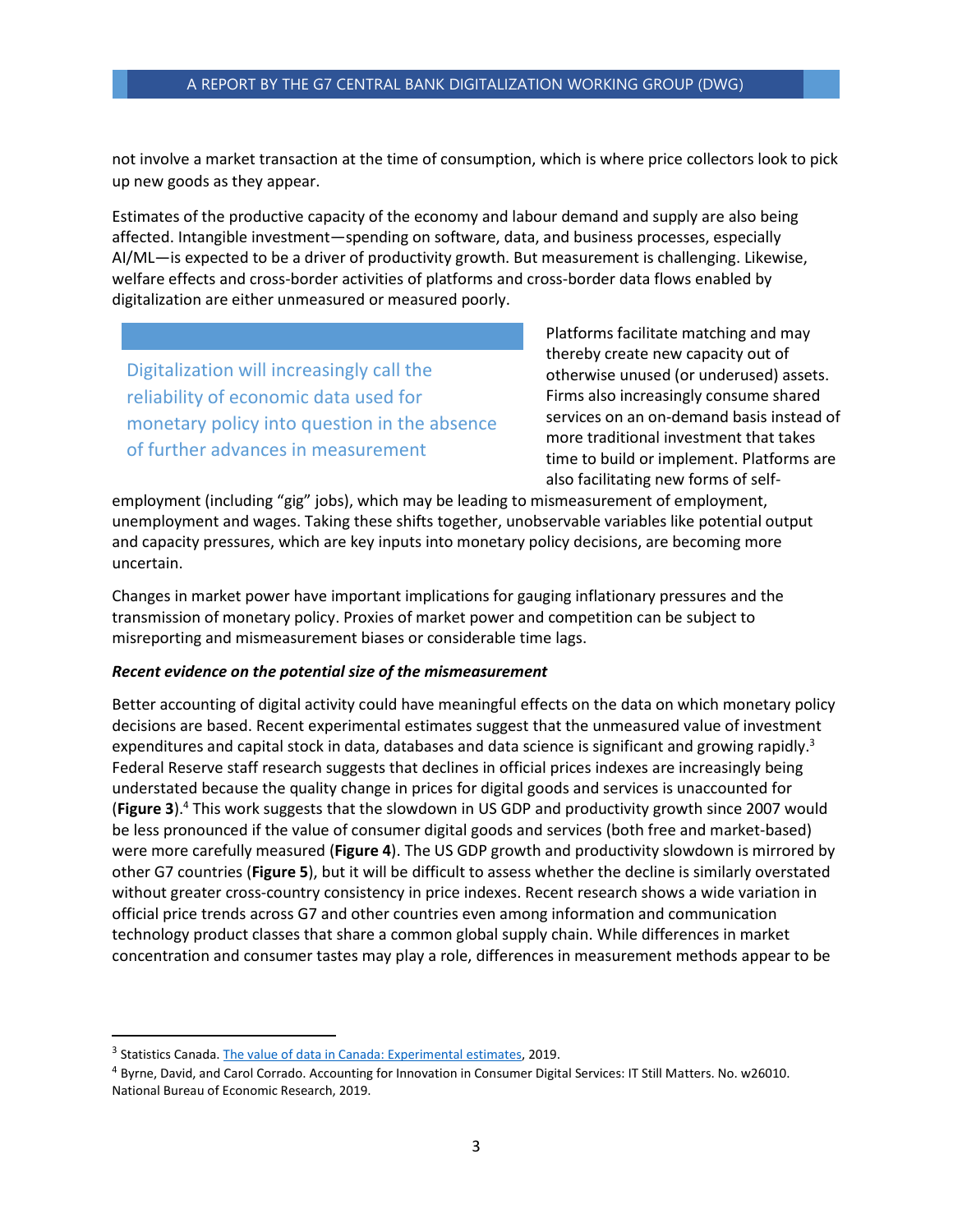overstating the degree of variation.<sup>5</sup> Comparability of statistics across member countries is essential for ascertaining differences in the impact of policy.

## Implications for monetary policy

Each of the many facets of digitalization may have important implications for monetary policy. The economics literature is still working through the anticipated impacts.

As digitalization enables firms to better predict future costs and change prices more easily, inflation may become more sensitive to changes in real activity. Digitalization could also decrease costs, due to its direct effects on productivity and by facilitating more flexible labour markets and global competition. Lower costs, especially when combined with a greater responsiveness to economic activity, would put downward pressure on inflation. Improvements in productivity may also increase businesses' demand for capital, which should raise trend growth and lead to a higher neutral rate of interest  $(R^*)$ .<sup>6</sup> Higher trend growth means there is more wealth to share broadly, all else equal. A higher R\* means that monetary policy has more room to manoeuvre to respond to economic shocks before hitting the effective lower bound on interest rates.

There are alternative paths. If digitalization excessively increases the market power of large firms, it could put upward pressure on prices (**Box 1**). This could reduce the sensitivity of inflation to changes in economic activity, and hence monetary policy.<sup>7</sup> Risks that falling competition could put meaningful upward pressure on inflation may be considered small in a world of low inflation. There is also the concern that firms with greater market power tend to innovate and invest less than

 $\overline{\phantom{a}}$ 

## BOX 1: A FOCUS ON COMPETITION

An important channel through which digitalization affects the economy is its impact on market power. There is considerable uncertainty around the direction of the impact, however. Borderless technologies can reduce barriers to entry and therefore increase competition. At the same time, features of the digital economy can also enable the rise of "superstar" firms. Data from a large network can create a formidable barrier to entry. Firms could use their position as gatekeepers to crucial online services to impede competition.

There is evidence that mark-ups have been rising, particularly in digitally-intensive industries (**Figure 6**). This could reflect declining competition but may also reflect the nature of the technology. If the fixed costs of developing the technology or launching a platform are very high and operating costs if successful are very low, high markups may result from needing to cover the fixed cost given the riskiness of the investment. **Whether digitalization increases or decreases competition is an empirical question that has yet to be answered**. The impact on prices is also unclear. The same network effects that can create winner-takes-most markets may equally give the firm an incentive to price competitively to prevent a competitor from capturing their entire customer base.

<sup>5</sup> Byrne, David. The Mysterious Cross-Country Dispersion in Mobile Phone Price Trends. Board of Governors of the Federal Reserve System (US), 2019.

<sup>&</sup>lt;sup>6</sup> There is some evidence to suggest that the extent of the increase in firms' demand for capital may be more limited than in the past due to the nature of some digital technologies. Incomplete measurement of intangible capital may be playing a role. <sup>7</sup> Some digital platforms have such low short-run marginal costs and such high markups that cost shocks induced by monetary stimulus could be effectively ignored by these firms, thus reducing the effectiveness of monetary policy.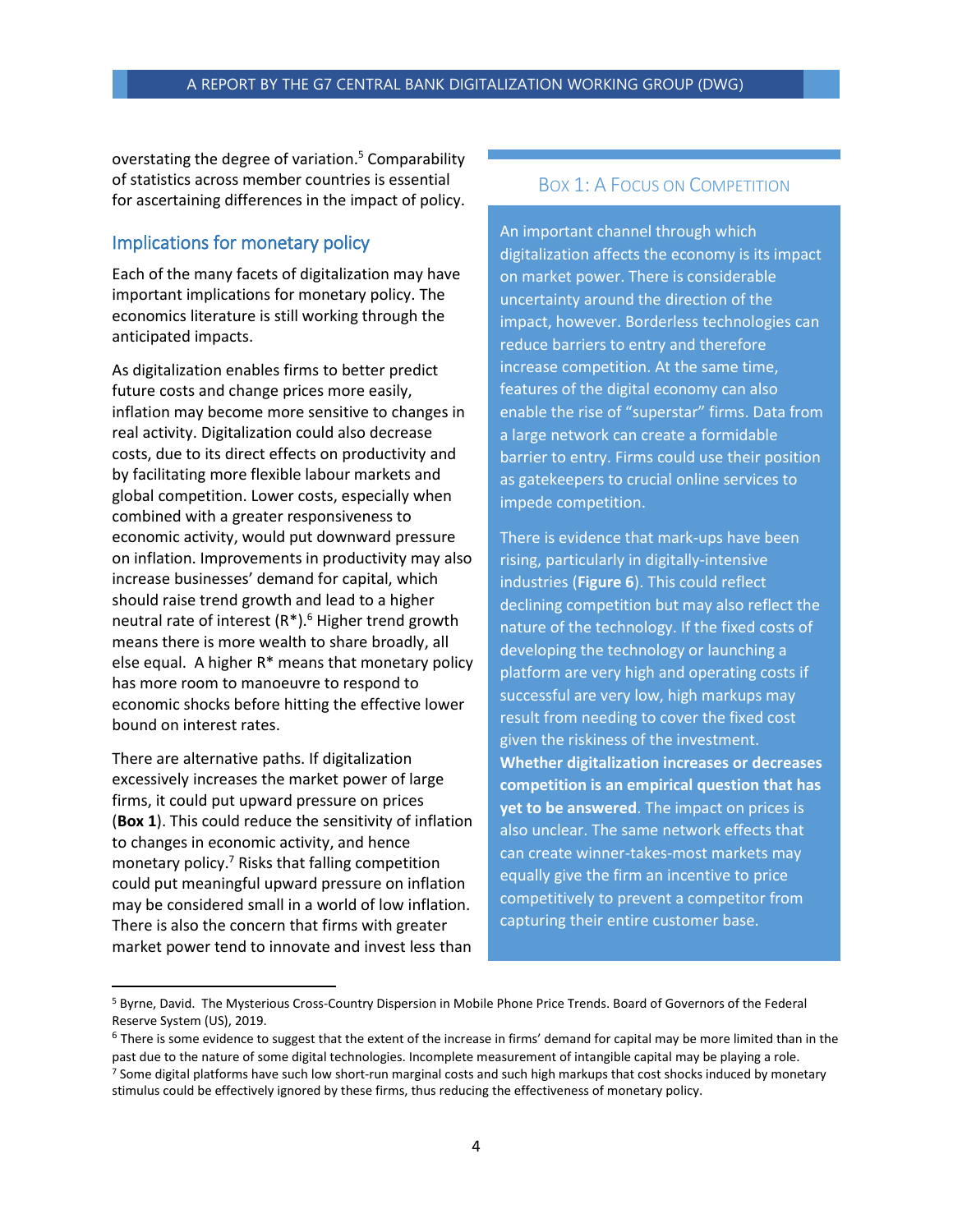#### A REPORT BY THE G7 CENTRAL BANK DIGITALIZATION WORKING GROUP (DWG)

they would under conditions of greater competitive pressure, which could put downward pressure on R\*. Automation could also depress the labour share and wage growth, particularly for the low and middle-skilled. While technology should ultimately create more jobs than it disrupts, the adjustment period could be prolonged if policy is slow to adjust to smooth the transition. A trend toward a less-even income distribution would affect the transmission of monetary policy and could further depress  $R^{*,8}$ 

Empirical evidence suggests that R\* has trended downward in G7 countries over recent years. If digitalization depresses R\* further, central banks will be conducting monetary policy closer to the effective lower bound more often, complicating the task of achieving their inflation objectives.

Reliable data are needed to help detect which destination we are heading toward and policy needs to keep pace to ensure we are on the right path. Central bankers are left to take it as a risk to their inflation outlook in the meantime—weighing the possibilities that digitalization is either providing a boost to aggregate supply that is helping to hold inflation pressures at bay, or generating market structure shifts that may lead to much less favourable outcomes. Uncertainty related to mismeasurement adds to the risk of monetary policy errors.

## What can be done

 $\overline{\phantom{a}}$ 

Efforts of statistical agencies and other international initiatives to better measure the digital economy are critical. National statistical agencies are encouraged to continue to identify new data sources, experiment with new techniques of data collection and analysis enabled by digitalization and increase efforts to coordinate measures of digital-based activity across jurisdictions. Efforts to refresh inflation baskets more frequently and build infrastructure to use big data would help ensure reliable inflation statistics. Easing statistical agencies' access to administrative data held by other government agencies (tax authorities and regulators) would be another way to help improve statistics.

Coordinated action to think creatively about national accounting in light of digitalization, both domestically and internationally, is strongly encouraged. Satellite accounts have been developed to measure digital activity in the US and Canada and to measure investment in data in Canada. These accounts could be readily adopted elsewhere. Finding better ways to measure shifts in market power and their implications would help inform directions for competition policy.

Through mechanisms such as the G7 Central Bank Digitalization Working Group (DWG), G7 central banks and the IMF will continue to work together to advance our understanding of the economic impacts of digitalization as it unfolds and assess the implications for monetary policy and its transmission. This includes sharing experiences and collaborating on ways to better measure digital activity, continuing to study the effects of digitalization on the Phillips curve and the evolution of the labour market, and helping to make progress and encourage international dialogue on the aspects of digitalization relevant to the priorities of Finance Ministers and Central Bank Governors.

 $^8$  Increases in inequality shift income to those with lower propensities to consume, which may increase the savings rate.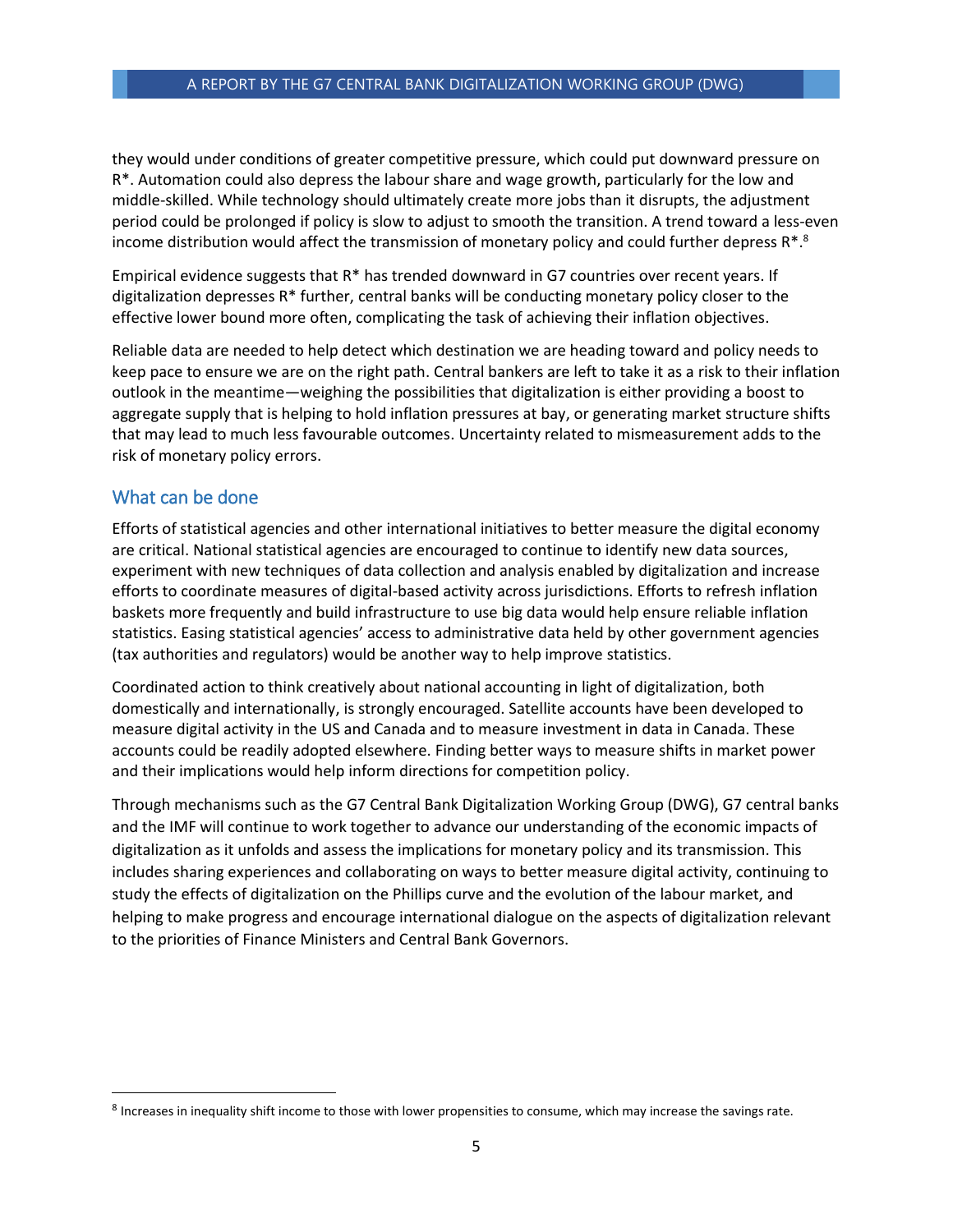#### **Figure 1**: US IT investment by companies providing consumer and business IT services has reached new highs



Source: Byrne, Corrado, Sichel (2018). Authors' tabulation of company financial filings. Note: Included cloud service providers meet Cisco definition of hyperscale. Included telecommunications service providers are AT&T, Verizon, Sprint, T-Mobile US, Century Link and related companies.

#### **Figure 3**: Capturing new consumer digital goods and services suggests weaker US inflation than official indexes

Price Index for U.S. Consumer Network Access Services Annual Changes (Log Difference)



Source: U.S. Bureau of Economic Analysis (official index); Byrne and Corrado (2019). Note: Consumer network access services include cable television, internet, mobile phone, and subscription video on demand. These services accounted for 2.6 percent of U.S. personal consumption expenditures in 2018.



#### Average GDP Growth, G7 Countries GDP Growth, 10-Year Average Rate %  $4.0$  $3.5$  $3.0$  $25$  $20$  $1.5$  $1.0$  $0.5$  $0.0$ 1980 1984 1988 1992 1996 2000 2004 2008 2012 2016

Source: OECD. Note: GDP growth at constant prices, expenditure approach, averaged across G7 countries.

#### **Figure 2**: Innovations in consumer content delivery have accelerated

Timeline of Consumer Content Delivery



Source: Byrne and Corrado (2019). Authors' elaboration and extension of information on *Total Audience Report*, The Nielson Company, Dec. 3, 2014.

#### **Figure 4:** Exclusion of new consumer digital services could explain some of the observed US GDP growth slowdown

Contribution of Digital Services to GDP Growth



#### **Figure 6**: OECD evidence shows that markups have increased, particularly in digitally-intensive sectors

Average percentage differences in mark-ups between firms in less digital intensive and in digital intensive sectors at the beginning and at the end of the sample period.



Source: OECD elaborations on Calligaris, Criscuolo, Marcolin (2018), Mark-ups in the Digital Era (this version: July 2018).